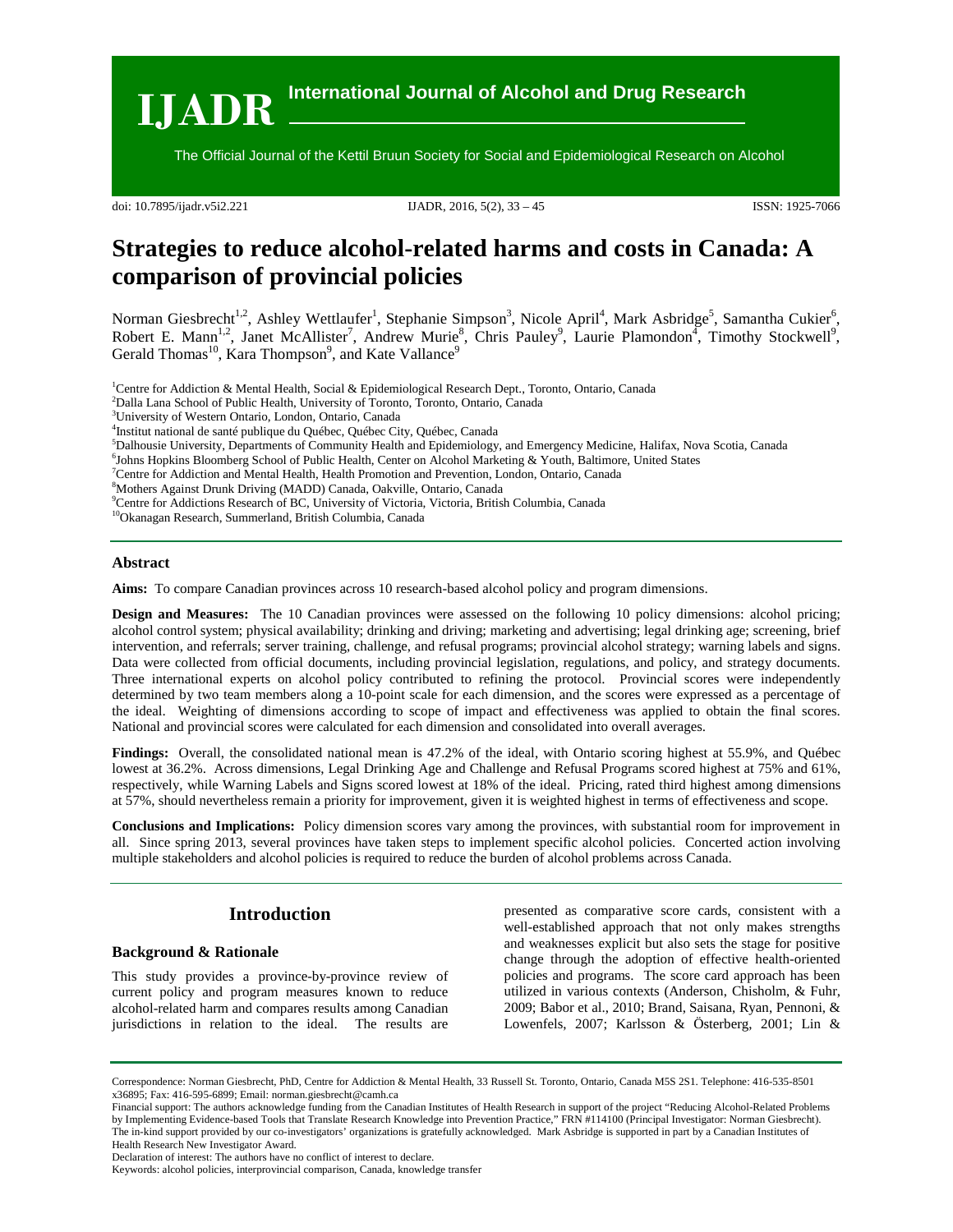Durbin, 2008). Mothers Against Drunk Driving (MADD) Canada has ranked Canadian provinces on drinking and driving counter-measures (Solomon, Cardy, Noble, & Wulkan, 2012). In the first six years following the first two MADD Canada report cards there were more than 65 legislative changes across Canada (A. Murie, personal communication, January 23, 2013). Brand et al.'s (2007) comparative analysis of alcohol control policies across 30 countries found that strong alcohol control policy implementation was associated with reduced per capita consumption. A recent U.S.-based project (Naimi et al., 2014; Nelson et al., 2013) used a ranking approach that confirmed the main finding by Brand et al. (2007), and Carragher, Byrnes, Doran, and Shakeshaft (2014) assessed the adequacy of 16 national alcohol policies in nine areas in the Western Pacific.

This study addresses a well-recognized problem whereby research findings, including those involving alcohol, often fail to become translated into practice. Characterized as the "Valleys of Death," such failure represents "deficiencies in the development and dissemination of guidelines and their adoption into practices, despite their proven value" (Strategies for Patient-Oriented Research, 2011). Therefore, one of the aims of this study is to translate research findings into practical guidelines that can be disseminated and used in practice-based and policy implementation settings. To this end, the ultimate target audience includes a broad range of stakeholders, including various levels of government, involved in the development of alcohol policy and program initiatives in each province.

# **Alcohol Consumption and Harm**

High-risk drinking practices are responsible for the considerable burden of alcohol-related harm in Canada (Canadian Public Health Association, 2011; Giesbrecht, Stockwell, Kendall, Strang, & Thomas, 2011). In 2010, the Canadian Centre on Substance Abuse (CCSA) introduced a set of guidelines defining at-risk drinking in terms of consumption levels. The National Low-Risk Drinking Guidelines (LRDG) recommend consuming no more than two standard drinks per day and 10 per week for women, and three standard drinks per day and 15 per week for men; and for special occasions consuming no more than three standard drinks for women, and four standard drinks for men. A "standard drink" is equal to a 341-ml (12-oz.) bottle of 5% strength beer, cider, or cooler; a 142-ml (5 oz.) glass of 12% strength wine; or a 43-ml (1.5-oz.) shot of 40% strength spirits. A Canadian standard drink is defined as 17.05 ml or 13.45 g of ethanol (Butt, Beirness, Gliksman, Paradis, & Stockwell, 2011).

In 2010, an estimated 20% of Canadian adults exceeded the upper (occasional) daily limit of the LRDG at least once per month (Statistics Canada, 2011a). Furthermore, it is estimated that more than 70% of all alcohol consumed is by the 20% who drink the most (Stockwell, Zhao & Thomas, 2009). If one uses the lower threshold criteria of *any instance* of exceeding the upper daily (occasional) limit of the LRDG in the past year, the percentage of current drinkers classified as risky is 41% of females aged 15 and

older and 49% of males aged 15 and older. Based on this measure, about 45% of the population aged 15 and older would be considered risky drinkers (Statistics Canada, 2011a; b).

In 2002, at-risk drinking was responsible for 8% of all deaths for those under the age of 70, and 7% of all hospital days in Canada (Patra, Taylor, Rehm, Baliunas, & Popova, 2007). Furthermore, a 33% incident rate of second-hand effects of drinking—that is, harm to others from alcohol was reported in 2005 for the previous year (Giesbrecht, Cukier, & Steeves, 2010; Kellner, 2005). Overall, there was a 13% increase in per-adult consumption between 1996 and 2010 (Statistics Canada, 2011b). Countrywide, the financial burden in relation to healthcare, law enforcement, and lost productivity is approximately \$14.6 billion annually (Rehm et al., 2006), and in more than half the provinces, direct alcohol-related costs to governments exceed the direct revenue (Thomas, 2012). It is estimated that the wide adoption of the CCSA low-risk guidelines would result in an annual reduction of 4,600 alcohol-related deaths (Butt et al., 2011).

An extensive body of research has identified a range of policy and program measures to reduce the prevalence of risky drinking practices and the attendant harm (e.g., Anderson et al., 2009; Babor et al., 2010: WHO, 2010). Such measures introduce little impact to low-risk drinkers and they are not intended as a prohibitionist approach; rather, they involve a health promotion perspective aimed at building public policy with the goal of making the healthier choice the easier choice for people (World Health Organization, 1986).

# **Methods**

# **Selection of the Policy Dimensions**

Most substantive policy and program options for addressing alcohol-related harm lie within the domain of provincial governments, and, accordingly, these options were selected as the principal focus for the study. The project team conducted a review of the scientific literature that identified effective alcohol policy dimensions. In particular, we examined the reviews and analyses by Anderson et al. (2009), Babor et al. (2010), Brand et al. (2007), and Karlsson and Österberg (2001), as well as the recommendations of the National Alcohol Strategy (2007), the Canadian Public Health Association position paper on alcohol (2011), and the dimensions of the World Health Organization (WHO) Global *Strategy to Reduce the Harmful use of Alcohol* (2010). Table 1 indicates substantial convergence among the policy dimensions that we focused on and the dimensions used in six analyses published between 2001 and 2010. Further information is provided in Appendix A. Initially 17 modules were considered, but some were combined, and others were judged not to be alcohol policies but rather measures of impacts of alcohol-related risk or harm.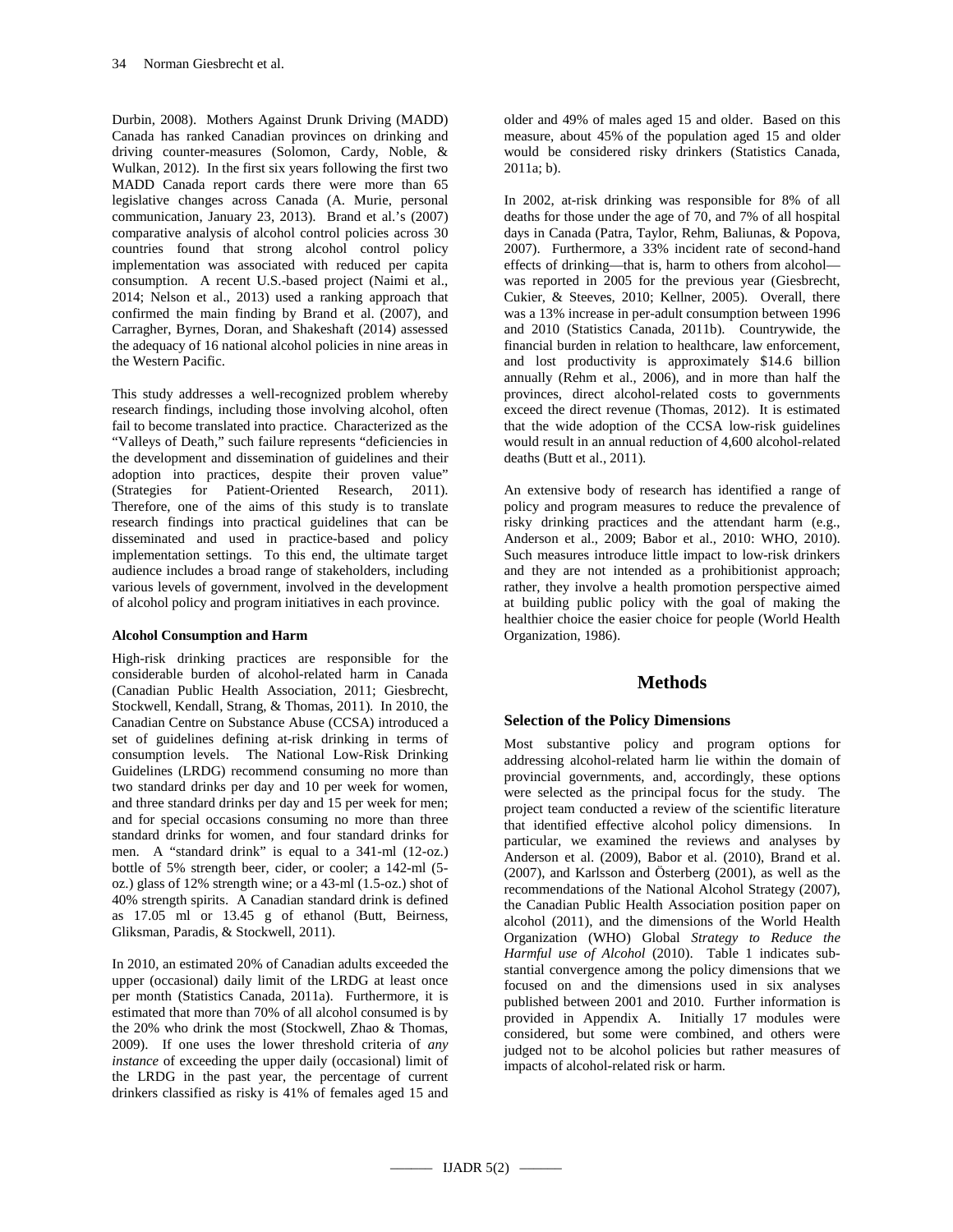# **Table 1**

*Overview of alcohol policy dimensions considered in seven analyses, 2006–2013*

| <b>Dimensions</b>                                                               | <b>World Health</b><br>Organization,<br>2010 | <b>Karlsson</b><br>$\boldsymbol{\&}$<br>Österberg,<br>2001 | <b>National</b><br><b>Alcohol</b><br>Strategy,<br>2007 | <b>Brand</b><br>et al.,<br>2007 | <b>Anderson</b><br>et al.,<br>2009 | <b>Babor</b><br>et al.,<br>2010 | <b>Giesbrecht</b><br>et al., 2013 |
|---------------------------------------------------------------------------------|----------------------------------------------|------------------------------------------------------------|--------------------------------------------------------|---------------------------------|------------------------------------|---------------------------------|-----------------------------------|
| Leadership and commitment                                                       | ✓                                            | ✔                                                          |                                                        |                                 |                                    |                                 |                                   |
| Awareness/education                                                             | ✓                                            | ✔                                                          |                                                        |                                 |                                    |                                 |                                   |
| Health services' response                                                       |                                              |                                                            |                                                        |                                 |                                    |                                 |                                   |
| Community action                                                                | ✓                                            |                                                            |                                                        |                                 | ✔                                  |                                 |                                   |
| Drink-driving policies and countermeasures                                      | ✔                                            |                                                            |                                                        |                                 | ✓                                  |                                 |                                   |
| Availability of alcohol                                                         |                                              |                                                            |                                                        | ✓                               | ✓                                  |                                 |                                   |
| Alcohol control system (alcohol<br>monopolies)                                  | ✓                                            | ✔                                                          |                                                        |                                 | ✔                                  | ✓                               |                                   |
| Marketing of alcoholic beverages                                                |                                              |                                                            |                                                        |                                 |                                    |                                 |                                   |
| Pricing policies                                                                |                                              |                                                            |                                                        |                                 |                                    |                                 |                                   |
| Reducing negative consequences of<br>drinking & alcohol intoxication            |                                              |                                                            |                                                        | ✔                               | ✓                                  |                                 |                                   |
| Minimum legal drinking age and underage<br>access to alcohol                    |                                              |                                                            |                                                        | ✔                               | V                                  |                                 |                                   |
| Reducing the public health impact of illicit<br>and informally produced alcohol | ✔                                            |                                                            |                                                        |                                 |                                    |                                 |                                   |
| Monitoring and surveillance                                                     |                                              |                                                            |                                                        |                                 |                                    |                                 |                                   |

From this assessment, we eventually identified 10 policy and program dimensions within provincial jurisdiction. The choice of 10 policy dimensions principally reflected areas with strong evidence for effectiveness and potential for population reach (Babor et al., 2010, pp. 239–257; Anderson et al., 2009, Table 2). However, we also included dimensions on the basis of being supportive of the other evidence-based policy areas by creating a favorable environment for implementing effective policies (e.g., Warning Labels and Signs, and Provincial Alcohol Strategy).

# **Selection of Indicators**

The team developed a set of indicators by which each dimension could be assessed. Selection of indicator measures was informed by Babor et al.'s (2010) comprehensive review. The quality and breadth of evidence, the effectiveness of the policy, and the potential for population reach were the primary factors considered when selecting the indicator measures. The list of indicators was refined to avoid duplication and to reflect the data that are available across all provinces.

# **Development of Scoring Scales**

Once the indicators were identified, scoring scales were developed for each indicator, with the number of points in alignment with its potential contribution to the reduction of harm as per the policy ratings by Babor et al. (2010). These indicator values were the basis on which the policies were scored against. This score was converted to a

percentage to reflect the extent to which any province attained the ideal.

# **Weighting System**

A weighting system was developed to reflect the variation in the overall potential for impact among dimensions. Each dimension was rated along 5-point scales for scope (or population reach) and effectiveness, with higher scores indicative of broader and/or more effective policies. The two scores were multiplied to yield a weighting factor (see Table 2). The team based the rating of effectiveness and scope of each policy on the policy assessment included in Babor et al., 2010.

# **Scoring Rubric Peer Review Process**

The complete scoring rubric went through a review process in which three international experts with extensive experience in alcohol policy analysis commented on the choice and the weighting of the policy dimensions and the indicators used. Six additional indicator measures were added to the scoring rubric based on expert feedback. The weighting and scaling of indicator measures were finalized at in-person meetings in 2011 and 2012, prior to data collection.

# **Data Collection and Validation**

The status of specific policy indicators was assessed at the time of data collection (January 1–October 31, 2012). As such, only policies in place at the time of data collection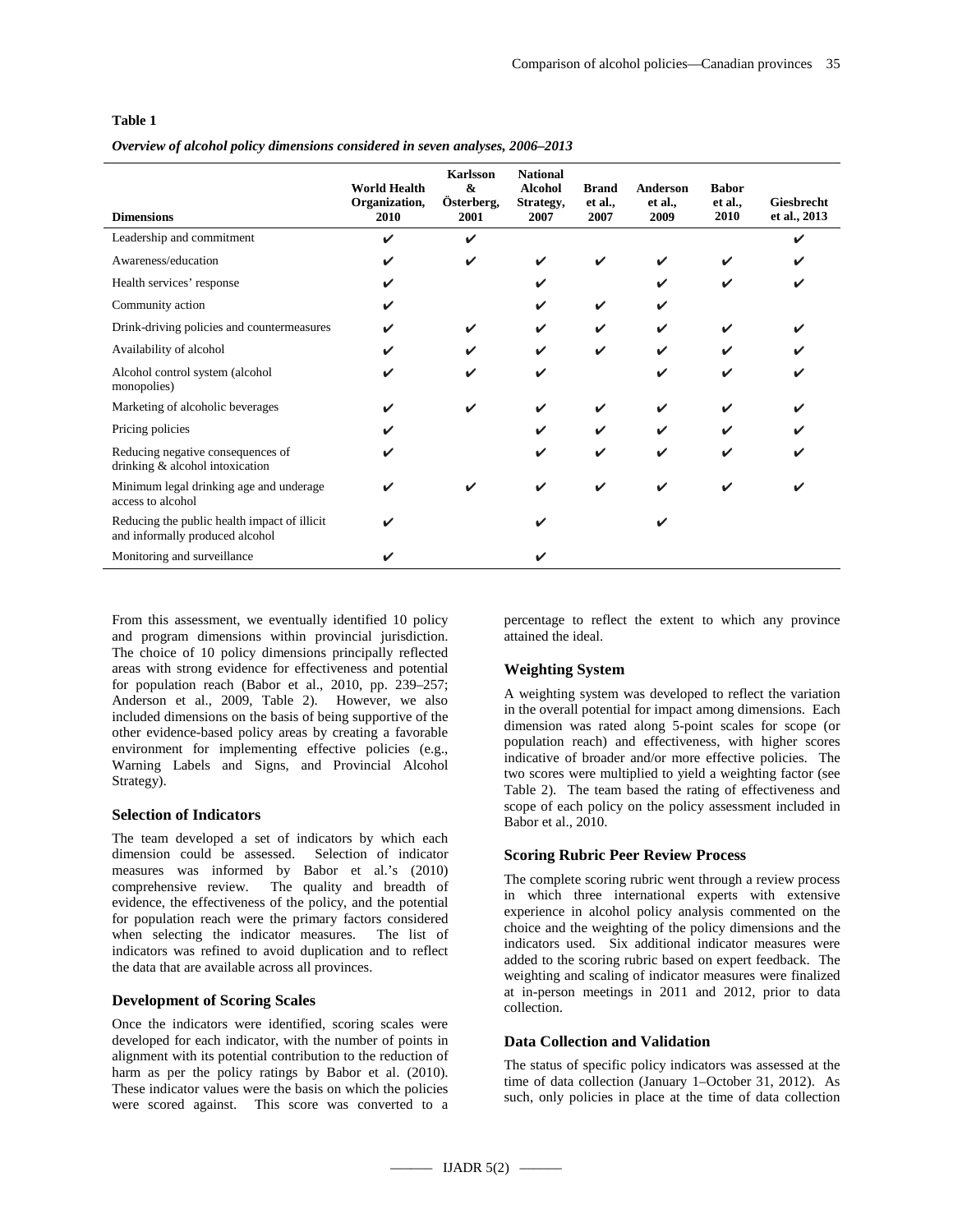# **Table 2**

*Alcohol policy dimensions, indicators and weightings* 

|    | <b>Policy Dimension</b>                 | <b>Indicators</b>                                                                | <b>Effectiveness</b><br>(out of 5) | Scope<br>(out of 5) | Total<br>Product |
|----|-----------------------------------------|----------------------------------------------------------------------------------|------------------------------------|---------------------|------------------|
|    | 1. Pricing                              | • Minimum prices                                                                 |                                    |                     |                  |
|    |                                         | • Indexing prices to inflation                                                   | $\overline{4}$                     | 5                   | 20               |
|    |                                         | • Pricing on alcohol content                                                     |                                    |                     |                  |
| 2. | Control System                          | • Type of retail system                                                          |                                    |                     |                  |
|    |                                         | • Alcohol sales beyond on- and off-premises retail outlets                       |                                    |                     |                  |
|    |                                         | • Emphasis on social responsibility                                              | 3                                  | 5                   | 15               |
|    |                                         | • Ministry responsible for oversight                                             |                                    |                     |                  |
| 3. | Physical Availability                   | • Regulations for outlet density                                                 |                                    |                     |                  |
|    |                                         | • Actual density                                                                 | 3                                  | 5                   | 15               |
|    |                                         | • Hours of operation                                                             |                                    |                     |                  |
|    | 4. Drinking & Driving                   | • Licensing                                                                      |                                    |                     |                  |
|    |                                         | • Licensing suspension and revocations                                           | $\overline{4}$                     | 3                   | 12               |
|    |                                         | • Vehicle and remedial programs                                                  |                                    |                     |                  |
| 5. | Marketing &                             | • Comprehensiveness of regulations                                               |                                    |                     |                  |
|    | Advertising                             | • Enforcement of regulations                                                     |                                    |                     |                  |
|    |                                         | • Focus of the liquor board's website                                            | $\mathbf{2}$                       | 5                   | 10               |
|    |                                         | • Sponsorship                                                                    |                                    |                     |                  |
|    | 6. Legal Drinking Age                   | • Minimum legal drinking age and supporting legislation                          |                                    |                     |                  |
|    |                                         | • Enforcement of the legal drinking age in on-and off-                           | 4                                  | $\overline{c}$      | 8                |
|    |                                         | premises outlets                                                                 |                                    |                     |                  |
|    | 7. Screening, Brief                     | • Inclusion of screening, brief intervention, and referral in a                  |                                    |                     |                  |
|    | Intervention, and<br>Referral           | provincial strategy or action plan                                               | $\overline{4}$                     | 2                   | 8                |
|    |                                         | • Practice guidelines and/or position paper<br>• Fee for service codes           |                                    |                     |                  |
|    |                                         |                                                                                  |                                    |                     |                  |
| 8. | Server Training,<br>Challenge & Refusal | • Server and management training program policy status                           |                                    |                     |                  |
|    |                                         | • Quality of the server and management training program<br>• Program enforcement |                                    |                     |                  |
|    |                                         | • Challenge and refusal program policy status                                    | 2                                  | 3                   | 6                |
|    |                                         | • Quality of the challenge and refusal program                                   |                                    |                     |                  |
|    |                                         | • Program enforcement                                                            |                                    |                     |                  |
|    | 9. Provincial Strategy                  | • An alcohol focused provincial health strategy                                  |                                    |                     |                  |
|    |                                         | • Range of policy interventions                                                  | 1                                  | 5                   | 5                |
|    | 10. Warning Labels &                    | • Provincial policy on warning labels                                            |                                    |                     |                  |
|    | Signs                                   | • Quality of warning label messages                                              |                                    |                     |                  |
|    |                                         | • Provincial policy on warning signs                                             | 1                                  | 4                   | 4                |
|    |                                         | • Quality of warning sign message                                                |                                    |                     |                  |
|    | Total:                                  |                                                                                  |                                    |                     | 103              |

were evaluated. For each of the 10 dimensions, data were collected from official documents, including provincial legislation, regulations, policy, and strategy documents. For each province, these documents were identified and scanned to identify regulations that pertain to any of the 10 policy dimensions included in this study. As these documents were scanned, data and sources were abstracted into an Excel spreadsheet. Once all available official sources were scanned, additional information was obtained from annual reports and media releases, supplemented with data from Statistics Canada and MADD Canada.

Remaining data deficits were addressed by consulting directly with provincial alcohol regulators and with provincial ministries responsible for alcohol retail, alcohol regulation, and health. The accuracy of the data was verified by representatives of these organizations from each province. In very rare instances where it was not possible to obtain data in relation to a particular policy or program measure, the data were coded to indicate that the relevant measure was not in effect for that province. The data collected represent policies in place as of November 2012.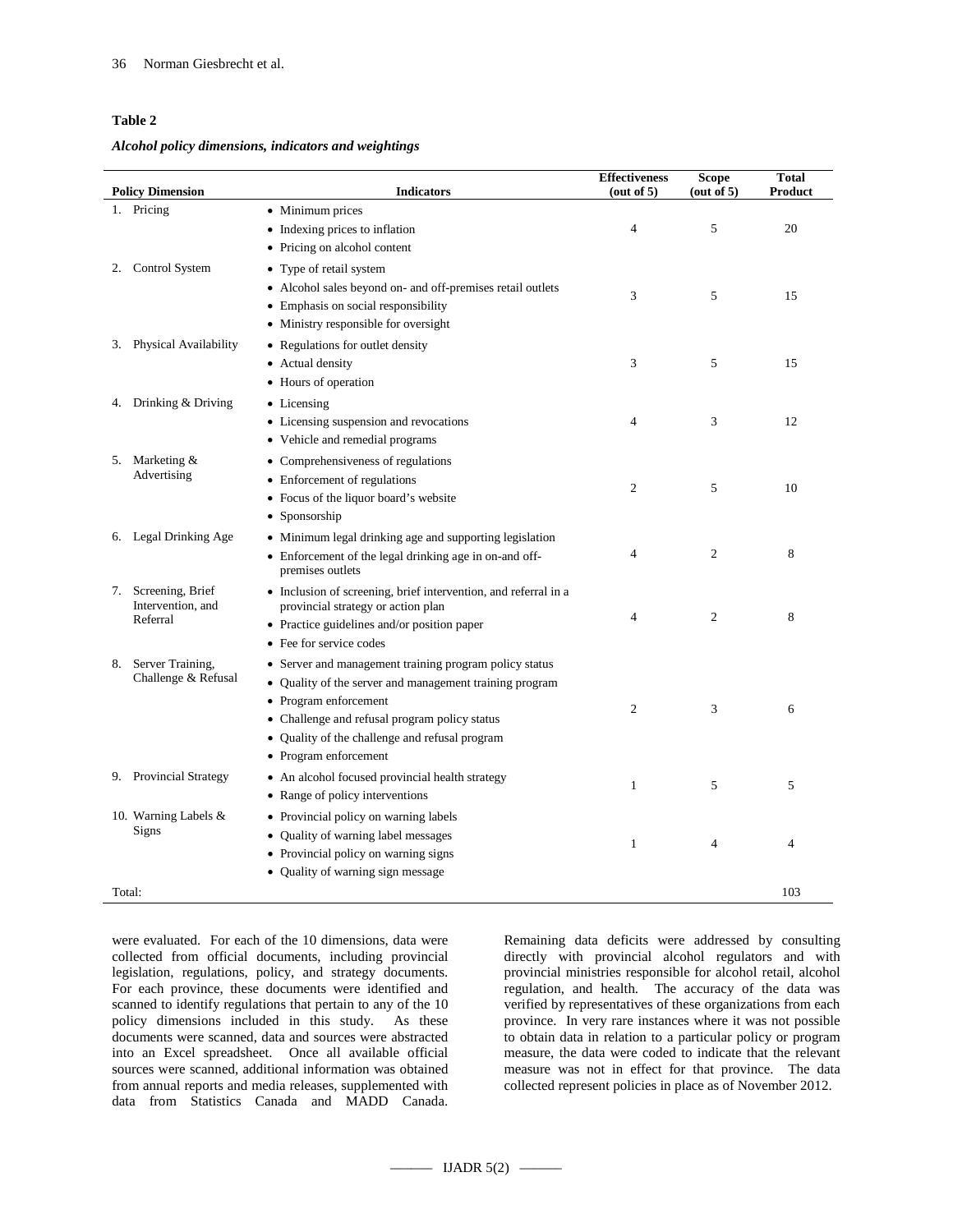# **Data Scoring**

The scoring process was tested by having two team members independently score each dimension, blinded to which province was being assessed. Discrepancies in scoring were handled through an iterative process that involved discussions among the raters and the principal investigator. In total, the testing and data verification process identified an additional 27 indicators to be added to the scoring rubric. These were subsequently obtained and added to the provincial data sets. For final scoring, two team members independently assessed the data using the revised protocols and updated data sets. Results were reviewed by a third team member. Where the scores from the two independent scorers did not correspond exactly, the scoring discrepancies were resolved through an iterative process that involved discussions among the raters and the principal investigator.

The final score for each dimension was calculated by multiplying the percentage of the ideal by the weighting factor. To illustrate, the province of Ontario scored eight out of a possible 10 points in relation to the dimension of Legal Drinking Age*,* which converted to an 80% percentage of the ideal score. This dimension was assigned

### **Figure 1**

# *Total Weighted Scores by Province*

a weighting factor of eight, so the final weighted score for Ontario was 6.40 (80% of 8) (Table 2). Provinces were then ranked according to their final overall cumulative policy scores.

# **Results**

This assessment of Canadian provincial alcohol policies identified examples of excellence for each of the 10 policy domains. However, it is important to note that the results provided in Figure 1 and Table 3 highlight the significant variation in the implementation of each policy and therefore suggest that much unrealized potential remains for alcohol harm reduction across the provinces. The bar graph in Figure 1 provides a general overview of provincial ranking for total weighted scores in terms of a percentage of the ideal for the total of all dimensions. Further, the bar graph indicates the total national average across the 10 provinces. As indicated, the average across 10 provinces was below 50%. Overall, Ontario and British Columbia received the highest scores, at 55.9% and 53.4%, respectively, and Prince Edward Island and Québec the lowest scores, at 41.0% and 36.2%, respectively.



Legend: BC: British Columbia; AB: Alberta; SK: Saskatchewan; MB: Manitoba; ON: Ontario; QC: Québec; NB: New Brunswick; NS: Nova Scotia; PEI: Prince Edward Island; NL: Newfoundland and Labrador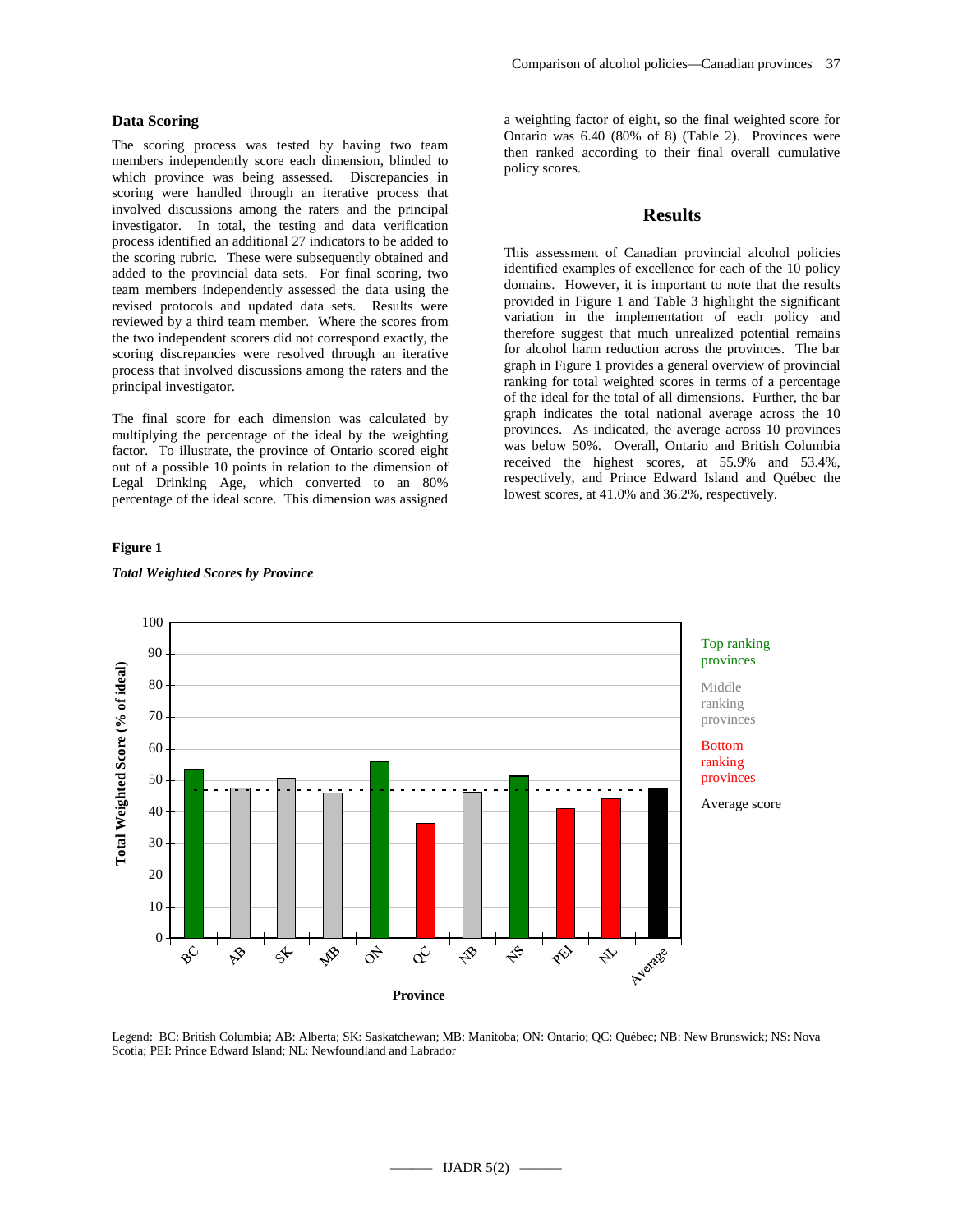Table 3

# Weighted Scores by Province across all 10 Policy Dimensions

# Legend:

- BC: British Columbia; AB: Alberta; SK: Saskatchewan; MB: Manitoba; ON: Ontario; QC: Québec; NB: New Brunswick; NS: Nova Scotia; PEI: Prince Edward Island; NL: Newfoundland and Labrador l,
	- The 10 dimensions are found along the top axis. The assigned weightings are below each, reflected as maximum scores.
		- Scores for each province are reported in relation to the maximum score (e.g., 9.5/20; 6.0/15; 5.9/12, etc.).
- For each dimension, the national mean is found at the bottom of the column (as a raw score and a percentage), with the range immediately below. t,
	- The final two columns on the right side reflect the total for each province as a raw score out of a possible 103, and as a percentage of the ideal. l,
		- Green cells indicate highest scores, red indicates lowest, and yellow indicates below average. i,

|                                      |                   | Alcohol<br>Control<br>System |                          | Drinking<br>and     | Marketing<br>and | Legal<br>Drinking | Intervention<br>Screening,<br>Brief | Challenge<br>Training<br>Server | Provincial<br>Alcohol | Warning<br>Labels and | Total             | Weighted<br>Score as %<br>Total |
|--------------------------------------|-------------------|------------------------------|--------------------------|---------------------|------------------|-------------------|-------------------------------------|---------------------------------|-----------------------|-----------------------|-------------------|---------------------------------|
|                                      | Pricing           |                              | Physical<br>Availability | Driving             | Advertising      | Age               | & Referral                          | & Refusal                       | Strategy              | Signs                 | Weighted<br>Score | of Ideal                        |
|                                      | Max <sub>20</sub> | Max 15                       | Max <sub>15</sub>        | <b>Max</b> 12       | Max10            | Max <sub>8</sub>  | Max 8                               | Max 6                           | Max <sub>5</sub>      | Max 4                 | Max103            | Мах 100%                        |
| Province (rank)                      |                   |                              |                          |                     |                  |                   |                                     |                                 |                       |                       |                   |                                 |
| ON(1)                                | 9.5               | 60                           | 83                       | 5.9                 | 6.5              | 6.4               | 7.2                                 | 3.9                             | 2.5                   | $\frac{1}{2}$         | 57.6              | 55.9%                           |
| BC(2)                                | 9.5               | $\frac{3}{2}$                | 7.5                      | 6.2                 | 6.5              | 64                |                                     | 4.7                             | 3.5                   | $\frac{5}{2}$         | 55.0              | 53.4%                           |
| NS(3)                                | 14.6              | 7.9                          | 6.8                      | 3.6                 |                  | 6.4               | $\frac{6}{1}$                       | 3.8                             |                       | 0.4                   | 52.9              | 51.4%                           |
| SK(4)                                | 15.3              | 5.6                          | 5.3                      | 4.3                 |                  | 6.4               | 4.8                                 | $\frac{4}{10}$                  | 2.5                   | 0.7                   | 52.3              | 50.7%                           |
| AB $(5)$                             | $\overline{11}$   | 4.9                          | 7.5                      | 2.9                 |                  | 5.6               | 3.2                                 | 3.5                             |                       | 1.2                   | 48.8              | 47.4%                           |
| NB(6)                                | 13.5              | 9.4                          | 5.3                      | $\frac{1}{3}$       |                  | 5.6               |                                     | 3.0                             | 2.5                   | $\frac{1}{2}$         | 47.6              | 46.2%                           |
| $\mathbf{MB}\left(7\right)$          | 11.9              | 7.5                          | 6.0                      | 5.5                 |                  | 5.6               | 0                                   | 3.6                             | $\bullet$             |                       | 47.1              | 45.7%                           |
| $\rm NL$ $(8)$                       | 13.0              | 4.5                          | $\frac{8}{2}$            | 2.9                 | ۰                | 6.4               | 4.8                                 | 4.2                             | 2.5                   | $\frac{5}{2}$         | 45.5              | 44.2%                           |
| PEI <sup>(9)</sup>                   | 10.3              | 8 <sub>6</sub>               | 4.5                      | $\frac{1}{4}$       | Š                | 6.4               | 0                                   | $\vec{4}$                       |                       | 0.5                   | 42.3              | 41.0%                           |
| QC(10)                               | $\overline{6.0}$  | 4.5                          | 4.5                      | $\frac{4}{24}$      | 4.5              | $\frac{8}{4}$     | 3.2                                 | 3.3                             | 3.5                   | 0.5                   | 37.2              | 36.2%                           |
| National<br>Mean (% of<br>the ideal) | $11.5$<br>$(57%)$ | $61$<br>(41%)                | $3.6$<br>$(38%)$         | $\frac{43}{(34\%)}$ | 5.2<br>(52%)     | (75%)<br>6.0      | (41%)<br>3.3                        | $\frac{3.7}{61%}$               | $(50\%)$              | (18%)                 | 48.62<br>(47.2%)  | 47.2%                           |
| Score range<br>$(96)$                | 30-76%            | 15-63%                       | 5-55%                    | $20 - 52%$          | $35 - 65%$       | 60-80%            | $0 - 100%$                          | 40-78%                          | $0 - 80%$             | 8-38%                 | ⋇                 | 36.2-55.9%                      |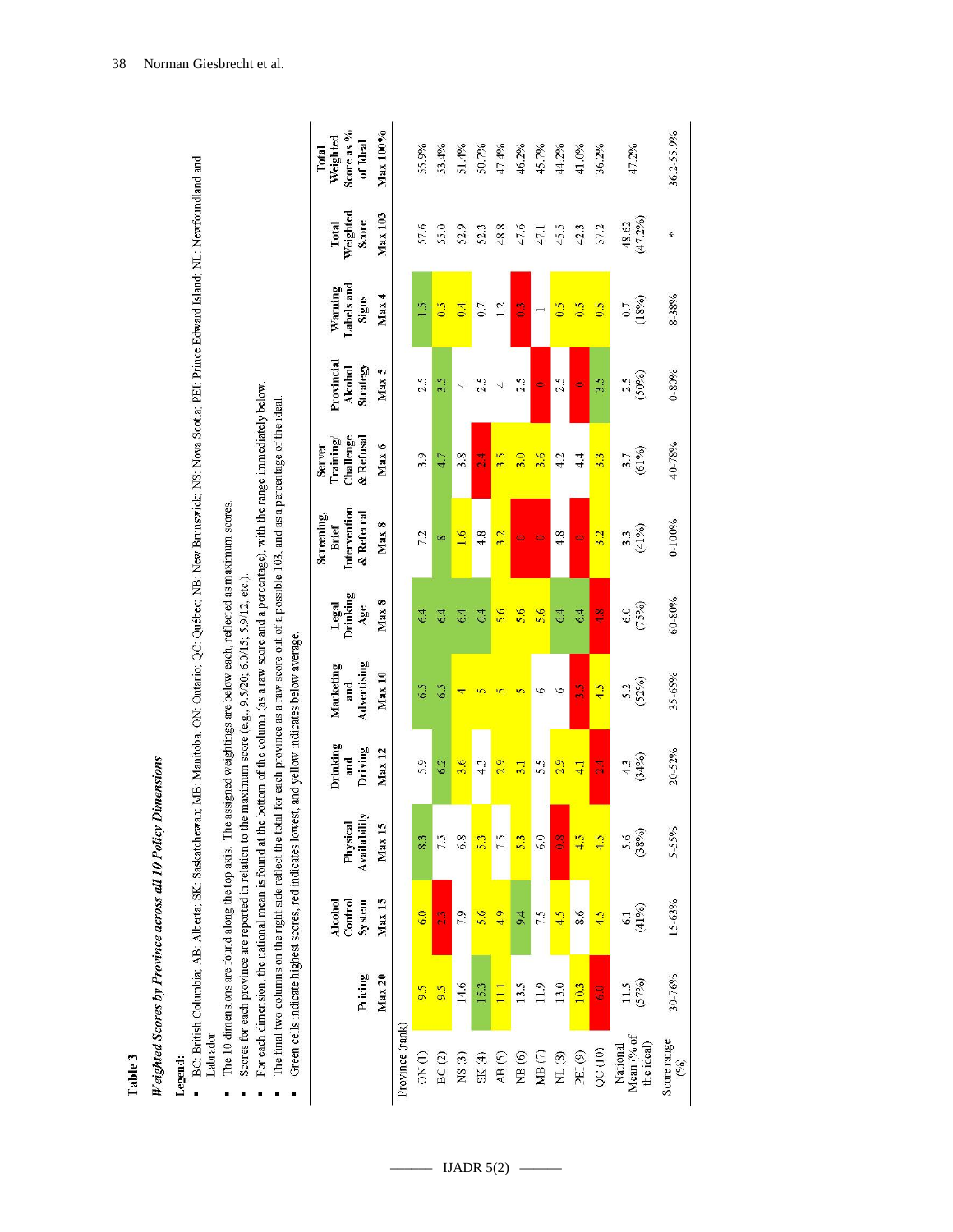Table 3 provides a detailed look at provincial raw scores for the 10 policy dimensions. The dimensions are listed along the top axis, with the assigned weightings reflected as maximum scores below each dimension. For each dimension, the national mean is found at the bottom of the column (as both a raw score and a percentage), with the score range immediately below. The final two columns on the right side reflect the total for each province as a raw score out of a possible 103, and as a percentage of the ideal. Finally, green cells indicate highest scores, red indicates lowest, and yellow indicates mid-range scores.

The consolidated national mean is 47.2% of the ideal, leaving considerable unrealized potential for achieving public health and safety benefits through effective alcohol strategies. A notable nationwide strength was the implementation of policies pertaining to Legal Drinking Age and Server Training, Challenge, and Refusal, with national means of 75% and 61%, respectively. The policy dimension most in need of improvement is Warning Labels and Signs, with the lowest national mean at 18% of the ideal, although the potential for unique impact is substantially less than other measures, such as Pricing, Type of Control System, and Controls on Density of Outlets. Further, although the national mean for Pricing is rated third highest among dimensions at 57%, it should remain a priority for improvement given it is weighted highest overall in terms of scope and effectiveness.

# **Discussion**

There was significant variation in the implementation of each policy, which suggests that much unrealized potential remains for alcohol harm reduction across the provinces. The average across 10 provinces was below 50%, with few provinces scoring higher. The scores for Legal Drinking Age and Server Training, Challenge, and Refusal were above the inter-dimension average, while Warning Labels and Signs had the lowest score. Even the four dimensions considered to have the highest impact, based on effectiveness and scope/reach, did not have high averages: Pricing, 57%, Alcohol Control System, 41%, Physical Availability, 38%, and Drinking and Driving Counter-Measures, 34% (Table 3).

This study has some limitations. The study described general policy environments and did not focus on specific sectors or populations, such as First Nations or women.<br>Nevertheless. based on earlier evidence and Nevertheless, based on earlier evidence recommendations (Anderson et al., 2009; Babor et al., 2010; Brand et al., 2007, Canadian Public Health Association, 2011; World Health Organization, 2010), it is a reasonable assumption that these broad policies have substantial potential for impact across most, if not all, subsectors of the population. Some measures were not taken into consideration as indicators because the information was not centralized, or not available to the team. There are ongoing and sometimes very hasty changes in alcohol policy and politics; our analysis is based on data collected up to November 2012, and policies

proposed or adopted since then are not reflected in the findings.

The study also has several strengths. The choice of 10 policy dimensions reflected areas with strong evidence for effectiveness. We also included dimensions on the basis of being supportive of other evidence-based policy areas by creating a favorable environment for implementing effective policies (e.g., warning labels). Our dimensions were based on both national (Canadian Public Health Association, 2011; Giesbrecht et al., 2011; National Alcohol Strategy, 2007) and international work on this topic (Anderson et al., 2009; Babor et al., 2010; World Health Organization, 2010). The weighting factors took into account evidence of effectiveness in scope of impact and reducing alcohol-related harm; for example, the dimension of price received 5 out of 5 on scope because nearly all drinkers are affected by price changes. The 10 dimensions and indicators and the weighting scheme were reviewed by three international experts before our data collection protocol was finalized. The scoring criteria were developed to be specific and measurable. The raw data were checked for accuracy by the appropriate government agencies prior to scoring. The application of scores was conducted independently by three team members, and discrepancies were resolved by key team members and the principal investigator.

The primary aim of this project was to assess the current state of alcohol control policies across the 10 Canadian provinces, with the hope of offering advice to policy makers on where current policy can be improved or new policies implemented. The results summarized in Figure 1 and Table 2 provide a clear picture of where each province stands with regards to the implementation of effective policies and programs for reducing alcohol-related harm, both in relation to other provinces and to the ideal.

These findings represent a useful planning resource to improve the effectiveness of efforts intended to mitigate harm to individuals, families, and communities and to reduce alcohol-related costs. With regard to dimension nine, undertaking a comprehensive planning process for a provincial alcohol strategy is a recommended approach to raise the profile of alcohol issues and stimulate a coordinated evidence-based response. Provinces can begin the process by reviewing their standing in each dimension and setting target scores with the aim of achieving ideal scores on a number of the 10 dimensions. A fully developed provincial strategy would also detail the means by which targeted scores would be realized.

In general, progress within any dimension is achieved through a combination of policy initiatives, including legislation, regulations, operations, and program initiative, which will extend across various ministries and involve a broad range of delivery agents. All such activity must be driven by the recognition that alcohol-related harm places a substantial and unacceptable burden on Canadian society and that a considerable proportion of that burden is preventable.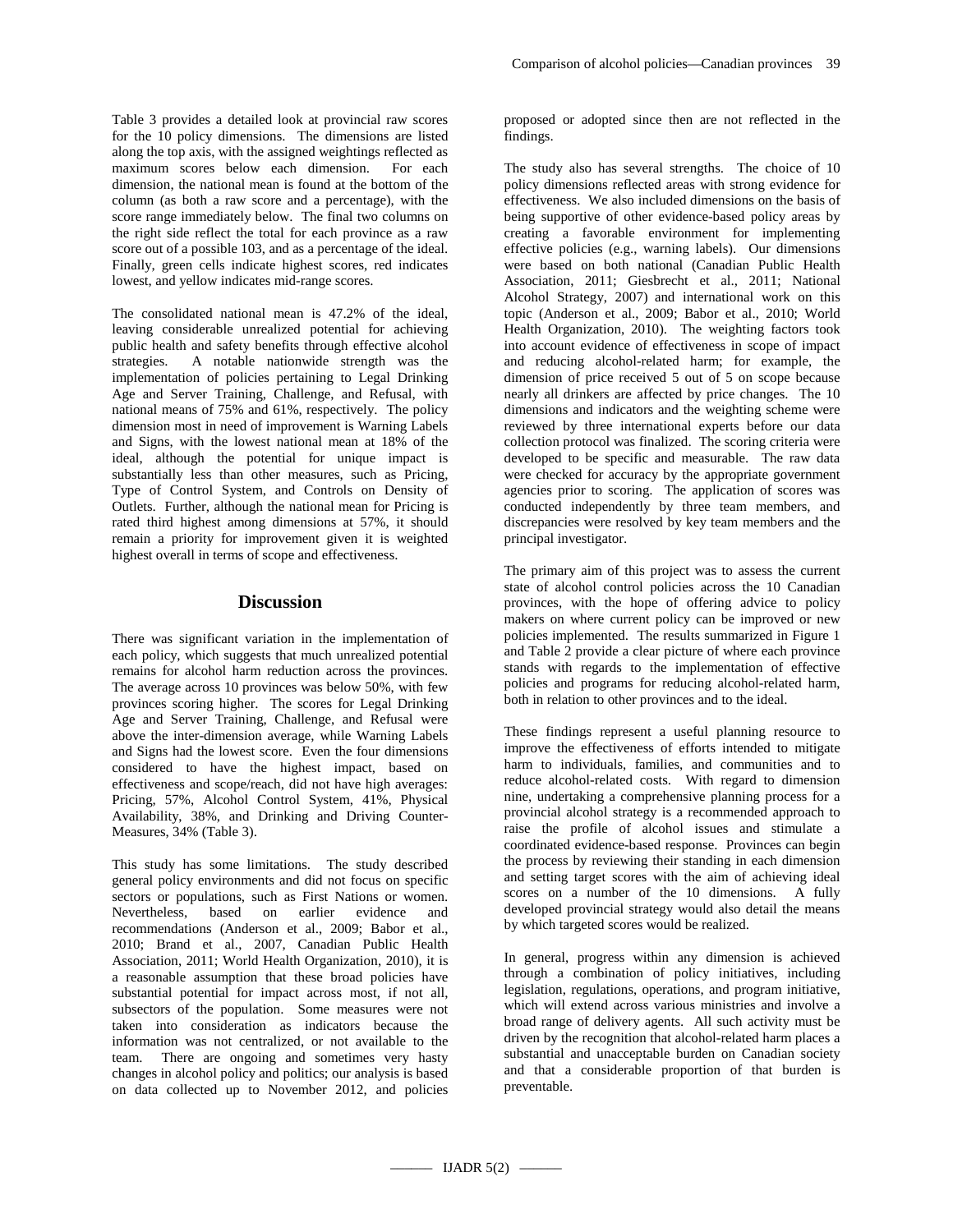The project team has engaged in a number of knowledgeexchange activities to help inform further development of alcohol policies across Canada. Communications with various liquor boards and agencies, ministries of finance and health, including the Council of Chief Medical Officers of Health, and non-government organizations dealing with public health issues related to alcohol use have taken place at all stages of the project. The policy implications of the findings of the project were communicated in an in-depth report (Giesbrecht et al., 2013), as well as in several province-specific summary reports that have been widely disseminated to several key stakeholders and government departments dealing with alcohol issues. The project team has also participated in a number of consultations with governments and stakeholders alike to strengthen alcohol policies across several regions in Canada.

Following the release of the main report (Giesbrecht et al., 2013), 10 province-specific reports have been released that included focused analyses, updates on recent alcohol policy developments, and recommendations focusing on the provincial context. They have been widely disseminated and have generated media attention. The findings from this project have provided stakeholders—including public health units, non-government organizations, and several government ministries—with a snapshot of alcohol policies across the provinces. This information has been incorporated into several monitoring activities by these organizations.

The findings of this project have been used to inform alcohol policy reviews in at least five provinces, and in two provinces there is progress on a provincial alcohol strategy. Québec, Alberta, and Nova Scotia have strengthened drinking and driving policies, while British Columbia<br>recently announced a number of promising recently announced a number of promising recommendations to improve their alcohol policies, one of which was to strengthen their pricing system. Nova Scotia has strengthened harm reduction policies regarding alcohol sponsorship and is exploring options for conveying risks associated with alcohol use. Cancer Care Ontario is using our protocol in developing a tracking and monitoring system on access to alcohol at the regional level in Ontario.

# **Acknowledgements**

This paper is based in part on a presentation at the  $40<sup>th</sup>$ Alcohol Epidemiology Symposium of the Kettil Bruun Society, Torino, Italy, June 9–13, 2014, and on Giesbrecht et al. (2013). We gratefully acknowledge receipt of data from the Provincial Liquor Boards as well as from the Provincial Ministries of Finance, Provincial Ministries of Health, and ministries responsible for the control and sale of alcohol in each province. The information they provided was critical to the analyses employed. We thank MADD Canada for permission to use materials collected for their 2012 Provincial and Territorial Review. We received feedback on the selection of policy dimensions and scoring template from Thomas Greenfield, Esa Österberg, and Robin Room. We acknowledge Francois Benoit, Denise De Pape, Ann Dowsett Johnston, and Robert Strang for

their contributions to this project, as well as comments provided by Thomas Babor. The views and opinions expressed in this paper are those of the authors and do not necessarily reflect the perspectives or policies of the persons and organizations acknowledged.

# **References**

- Anderson, P., Chisholm, D., & Fuhr, D. (2009). Alcohol and Global Health 2: Effectiveness and costeffectiveness of policies and programmes to reduce the harm caused by alcohol. *Lancet, 373*, 2234–2246.
- Babor, T. F., Caetano, R., Casswell, S., Edwards, G., Giesbrecht, N., Graham, K., . . . Rossow, I. (2010). *Alcohol: No ordinary commodity – Research and public policy*. Oxford, England: Oxford University Press.
- Brand, D. A., Saisana, M., Ryan, L. A., Pennoni, F., & Lowenfels, A. B. (2007). Comparative analysis of alcohol control policies in 30 countries. *PLOS Medicine, 151*(4), 0752–0759.
- British Medical Association Board of Science. (2009). *Under the influence: The damaging effect of alcohol marketing on young people.* Retrieved from http://www.alcohollearningcentre.org.uk/\_library/unde rtheinfluence\_tcm41-1900621.pdf
- Butt, P., Beirness, D., Gliksman, L., Paradis, C., & Stockwell, T. (2011). *Alcohol and health in Canada: A summary of evidence and guidelines for low risk drinking.* Retrieved from http://www.ccsa.ca/ 2011%20CCSA%20Documents/2011-Summary-of-Evidence-and-Guidelines-for-Low-Risk%20Drinkingen.pdf
- Canadian Public Health Association. (2011). *Too high a cost: A public health approach to alcohol policy in Canada.* Retrieved from http://www.cpha.ca/uploads/ positions/position-paper-alcohol\_e.pdf
- Carragher, N., Byrnes, J., Doran, C. M., & Shakeshaft, A. (2014). Developing an alcohol policy assessment toolkit: Application in the western Pacific. Bulletin of the World Health Organization, 92, 726-733. Retrieved from: http://www.who.int/bulletin/volumes/ 92/10/13-130708/en/
- Chisholm, D., Rehm, J., Van Ommeren, M., & Monteiro, M. (2004). Reducing the global burden of hazardous alcohol use: A comparative cost-effectiveness analysis. *Journal of Studies on Alcohol and Drugs, 65*(6), 782–793.
- Elder, R. W., Voas, R., & Beirness, D. (2011). Effectiveness of ignition interlocks for prevention alcohol-impaired driving and alcohol-related crashes: A community guide systematic review. *American Journal of Preventive Medicine, 40*, 362–376.
- Giesbrecht, N. (2007). Reducing alcohol-related damage in populations: Rethinking the roles of education and persuasion interventions. *Addiction, 102*, 1345–1349.
- Giesbrecht, N., Cukier, S., & Steeves, D. (2010). Collateral damage from alcohol: Implications of second-hand effects of drinking for populations and health priorities. *Addiction, 105*, 1323–1325.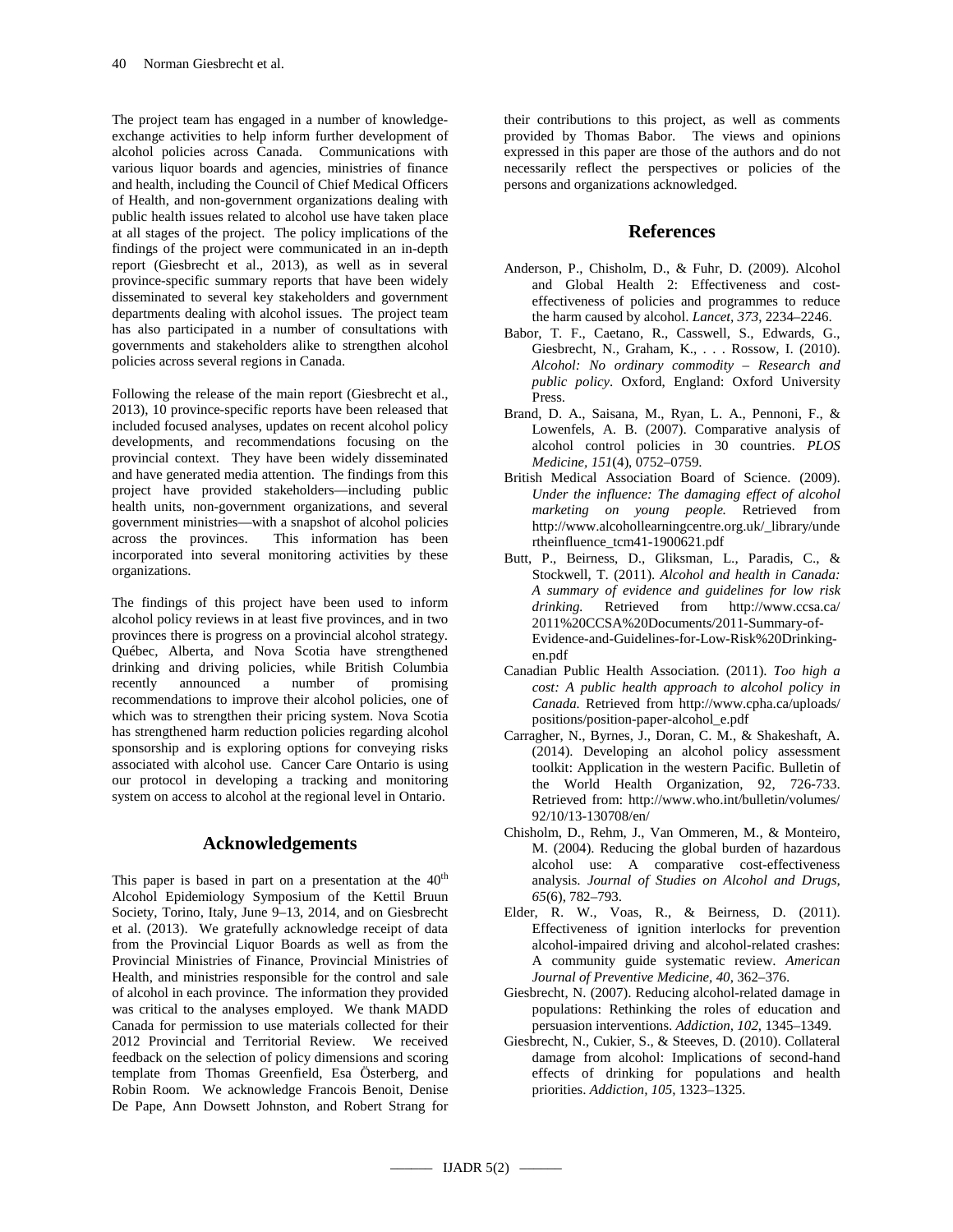- Giesbrecht, N., Stockwell, T., Kendall, P., Strang, R., & Thomas, G. (2011). Alcohol: Reducing the toll through focused interventions and public health policies. *CMAJ, 183* (4), 450–455.
- Giesbrecht, N., Wettlaufer, A. April, N., Asbridge, M., Cukier, S., Mann, R., . . . Vallance, K. (2013). *Strategies to reduce alcohol-related harms and costs in Canada: A comparison of provincial policies.*  Toronto, Canada: Centre for Addiction and Mental Health.
- Gordon, R., Harris, F., Marie-Mackintosh, A., & Moodie, C. (2011). Assessing the cumulative impact of alcohol marketing on young people's drinking: Cross-sectional data findings. *Addiction Research and Theory, 19*(1), 66–75.
- Greenfield, T. K., & Kaskutas, L. A. (1998). Five years exposure to alcohol warning label messages and their impacts: Evidence from diffusion analysis. *Applied Behavioral Science Review, 6*(1), 30–68.
- Hahn, R. A., Middleton, J. C., Elder, R., Fielding, J., Naimi, T. S., . . . Campbell, C. A. (2012). Effects of alcohol retail privatization on excessive alcohol consumption and related harms: A community guide systematic review. *American Journal of Preventative Medicine, 42*(4), 418–427.
- Health Canada. (2007). *Best practices: Treatment and rehabilitation of Driving While Impaired offenders.*  Retrieved from http://www.hc-sc.gc.ca/hc-ps/ alt\_formats/hecs-sesc/pdf/pubs/adp-apd/bp\_treatmentmp\_traitement/treatment\_rehab\_driving\_impaired\_pra ctices.pdf
- Kaner, E. F. S., Dickinson, H. O., Beyer, F. R., Pienaar, E., Schlesinger, C., Campbell, F., . . . Heather, N. (2009). The effectiveness of brief alcohol interventions in primary care settings: A systematic review. *Drug and Alcohol Review, 28*, 301–323.
- Karlsson, T., & Österberg, E. (2001). A scale of formal alcohol control policy in 15 European countries. *Nordisk Alkohol & Narkotikatidskrift, 18*(English Suppl.), 117–131.
- Kellner, F. (2005). Alcohol-related problems: Prevalence, incidence and distribution. In E. Adlaf, P. Begin, & A. Sawka (Eds.), *Canadian Addiction Survey: A national survey of Canadians' use of alcohol and other drugs: Prevalence of use and related harms: Detailed report*  (pp. 33–47). Ottawa, Canada: Canadian Centre on Substance Abuse.
- Koordeman, R., Anschutz, D. J., & Engels, R. (2012). Alcohol portrayals in movies, music videos and soap operas and alcohol use of young people: Current status and future challenges. *Alcohol and Alcoholism, 47*(5), 612–623.
- Lim, S., Vos, T., Flaxman, A., Danaei, G., Shibuya, K., Adair-Rohani, H., . . . Memish, Z. A. (2012). A comparative risk assessment of burden of disease and injury attributable to 67 risk factors and risk factor clusters in 21 regions, 1990–2010: A systematic analysis for the Global Burden of Disease Study 2010. *Lancet, 380*, 2224–2260.
- Lin, E., & Durbin, J. (2008). Adapting the balanced scorecard for mental health and addictions: An inpatient example. *Health Policy, 3*(4), 160–174.
- Lipperman-Kreda, S., Grube, J. W., & Paschall, M. J. (2010). Community norms, enforcement of minimum legal drinking age laws, personal beliefs and underage drinking: An explanatory model. *Journal of Community Health, 35*, 249–257.
- Livingston, M. (2012, April). *Implications of outlet density, type and concentration on alcohol consumption & harm.* Seminar presentation, Centre for Addiction and Mental Health, Toronto, Canada.
- Macdonald, S., Wells, S., & Giesbrecht, N. (1999). Unrecorded alcohol consumption in Ontario, Canada: Estimation procedures and research implications. *Drug and Alcohol Review, 18*(1), 21–29.
- Mann, R. E. (2002). Choosing a rationale threshold for the definition of drunk driving: What research recommends. *Addiction, 97*, 1237–1238.
- Murie, A. (2013) Personal communication to N. Giesbrecht, January 13, 2013.
- Naimi, T. S., Blanchette, J., Nelson, T. F., Nguyen, T., Oussayef, N., Heeren, T. C, . . . Xuan, Z. (2014). A new scale of the U.S. alcohol policy environment and its relationship to binge drinking. *American Journal of Preventive Medicine, 46*(1), 10–16.
- National Alcohol Strategy. (2007). *Reducing alcoholrelated harm in Canada: Toward a culture of moderation. Recommendations for a national alcohol strategy.* Alberta Alcohol and Drug Abuse Commission, Canadian Centre on Substance Abuse, & Health Canada.
- Nelson, T. F., Xuan, Z., Babor, T., Brewer, R. D., Chaloupka, F. J., Gruenewald, P., . . . Naimi, T. S. (2013). Efficacy and strength-of-evidence of U.S. alcohol control policies. *American Journal of Preventive Medicine, 45*(1), 19–28.
- Paglia-Boak, A., Adlaf, E. M., & Mann, R. E. (2011). *Drug use among Ontario students 1977–2011: Detailed OSDUHS findings (*CAMH Research Document Series No. 32). Toronto, Canada: Centre for Addiction and Mental Health.
- Patra, J., Taylor, B., Rehm, J., Baliunas, D., & Popova, S. (2007). Substance-attributable morbidity and mortality changes to Canada's epidemiological profile: Measurable differences over a ten-year period. *Canadian Journal of Public Health*, *98*(3), 228–234.
- Peck, R., Arstein-Kerslake, G. W., & Helander, C. J. (1994). Psychometric and biographical correlates of drunk-driving recidivism and treatment program compliance. *Journal of Studies on Alcohol, 55*, 667– 678.
- Popova, S., Giesbrecht, N., Bekmuradov, D., & Patra, J. (2009). Hours and days of sale and density of alcohol outlets: Impacts of alcohol consumption and damage: A systematic review. *Alcohol and Alcoholism, 44*(5), 500–516.
- Rehm, J., Baliunas, D., Brochu, S., Fischer, B., Gnam, W., Patra, J., . . . Taylor, B. (2006). *The costs of substance abuse in Canada 2002.* Ottawa, Canada: Canadian Centre on Substance Abuse.
- Solomon, R., Cardy, J., Noble, I., & Wulkan, R. (2012). *Mapping our progress to safer roads: The 2012 provincial and territorial legislative review.* Retrieved from http://www.madd.ca/media/docs/MADD\_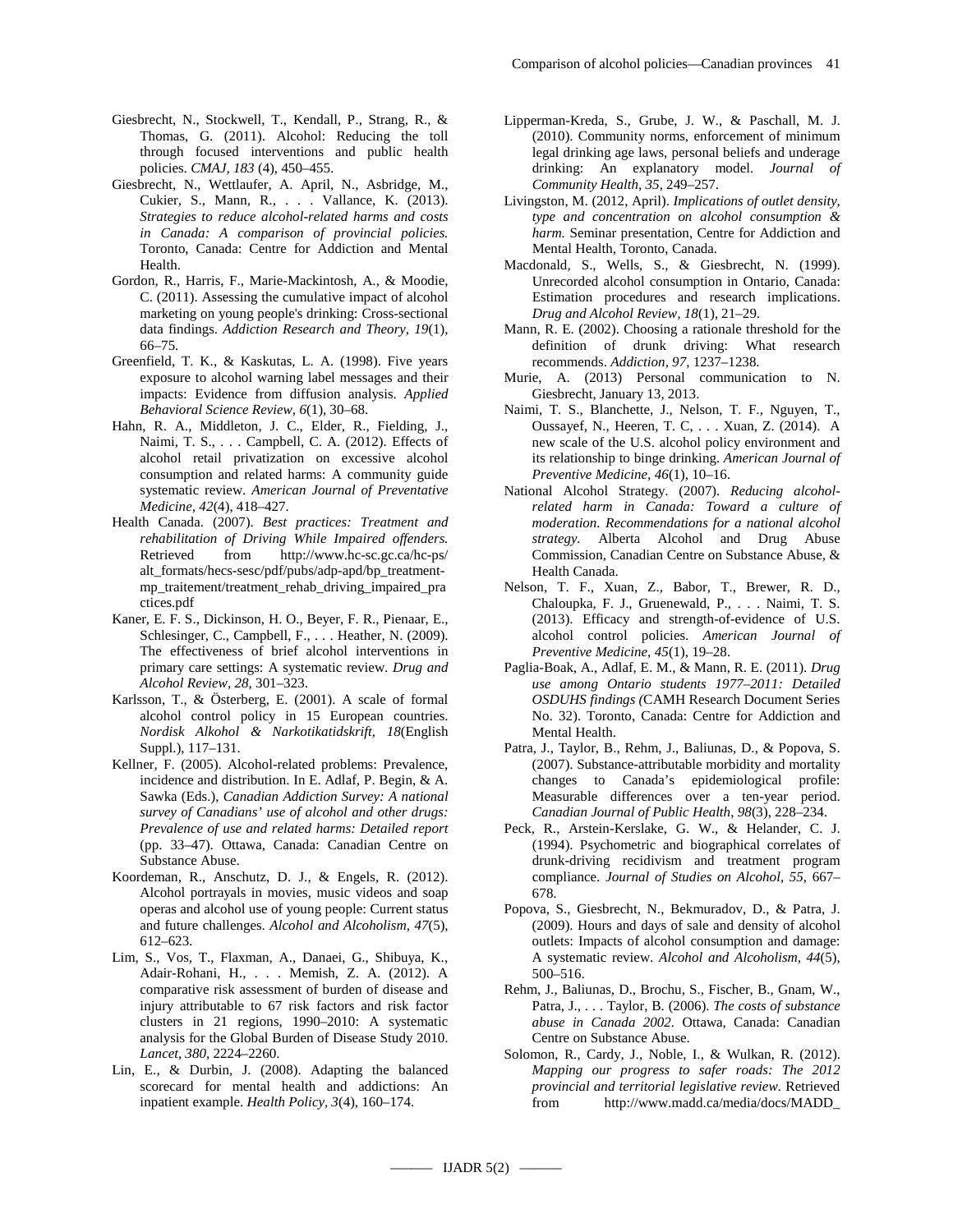Canada\_2012\_Provincial\_and\_Territorial\_Legislative \_Review\_FINAL.pdf

- Statistics Canada. (2011a). *Canadian Community Health Survey 2009/2010, custom table: Monthly and weekly risky drinking (five or more drinks on occasion), age 15 and over, by sex and province, Canada excluding the Territories.*
- Statistics Canada. (2011b). *Canadian Community Health Survey 2009/2010, custom table: Frequency of having five or more drinks, age 15 and over, by sex and province (excluding Territories).*
- Statistics Canada. (2011c). *Table 183-0019 - Volume of sales of alcoholic beverages in litres of absolute alcohol and per capita 15 years and over, fiscal years ended March 31, annual (litres).*
- Stockwell, T, & Chikritzhs, T. (2009). Do relaxing trading hours for bars and clubs mean more relaxed drinking? A review of international research on the impacts of changes to permitted hours of drinking. *Crime Prevention and Community Safety, 11*, 153–170.
- Stockwell, T., Zhao, J., & Thomas, G. (2009). Should alcohol policies aim to reduce total alcohol consumption? New analyses of Canadian drinking patterns. *Addiction Research and Theory, 17*(2), 135– 151.
- Stockwell, T., Zhao, J., Giesbrecht, N., Macdonald, S., Thomas, G. & Wettlaufer A. (2012). The raising of minimum alcohol prices in Saskatchewan, Canada: Impacts on consumption and implications for public

health *American Journal of Public Health, 102*: e103 e110. doi:10.2105/AJPH.2012.301034

- Strategy for Patient-Oriented Research (2011) Retrieved from: http://www.cihr-irsc.gc.ca/e/documents/P-O\_Research\_Strategy-eng.pdf
- Thomas, G. (2012). *Alcohol Price Policy Series: Report 3. Price policies to reduce alcohol-related harm in Canada.* Ottawa, Canada: Canadian Centre on Substance Abuse.
- van Hoof, J. J., de Jong, M. D. T., Fennis, B. M., & Gosselt, J. F. (2009). There's alcohol in my soap: Portrayal and effects of alcohol use in a popular television series. *Health Education Research, 24*(3), 421–429.
- Wagenaar, A. C., Tobler, A., & Komro, K. (2010). Effects of alcohol tax and price policies on morbidity and mortality: A systematic review. *American Journal of Public Health, 100*, 2270–2278.
- Wagenaar, A. C., & Toomey, T. L. (2002). Effects of minimum drinking age laws. Review and analysis of the literature from 1960–2000. *Journal of Studies on Alcohol, 63,* 206–225.
- World Health Organization. (1986). *Ottawa charter for health promotion. An international conference on health promotion, November 17–21.* Ottawa, Canada: Author.
- World Health Organization. (2010). *Global strategy to reduce the harmful use of alcohol.* Geneva, Switzerland: Author.

# **Appendix A**

# *Policy Dimensions and Respective Indicators*

The following is a detailed summary of the 10 policy dimensions and their respective indicators used in the current project.

# **Pricing**

Although there are important differences, alcohol is like many other products in that demand is inversely related to its price. This means that when the price of alcohol products increase, sales decrease if other factors such as income are kept constant. Several decades of international research show that increasing the price of alcohol is one of the most effective approaches for reducing consumption and, importantly, alcohol-related harm at the population level (Babor et al., 2010; Wagenaar, Tobler, & Komro, 2010; Stockwell et al., 2012). Associated policy measures assessed in the scoring rubric, which primarily target heavy drinkers and risky products, include the following:

- **Minimum prices:** Establishing the lowest cost at which alcohol can be purchased, standardized in relation to the alcohol content and container size.
- **Indexing prices to inflation:** Aligning alcohol pricing with the Consumer Price Index.
- **Pricing on alcohol content:** Equalizing prices for non-standard products based on alcohol strength (i.e., for beverages of the same volume, stronger alcohol content is priced higher).

# **Alcohol Control Systems**

Direct government involvement in the retail sale of alcohol has been shown to reduce risky drinking practices. Conversely, private involvement in retail sales, including private retail stores, has been linked to substantial increases in per capita alcohol sales, consumption, and related harm (Babor et al., 2010; Hahn et al., 2012). In addition, ferment-on-premises outlets and ferment-at-home kits increase the availability of inexpensive alcohol and attract high-risk drinkers (Macdonald, Wells, & Giesbrecht, 1999). Government retail sales monopolies can encourage public awareness of alcohol-related risk through counteradvertising strategies and social marketing programs. More significantly, they play an important supportive role in a comprehensive alcohol policy strategy through control of outlet density, hours of operation, and challenge and refusal programs (Anderson et al., 2009; Babor et al., 2010). Indicators used for the dimension of Alcohol Control Systems included the following: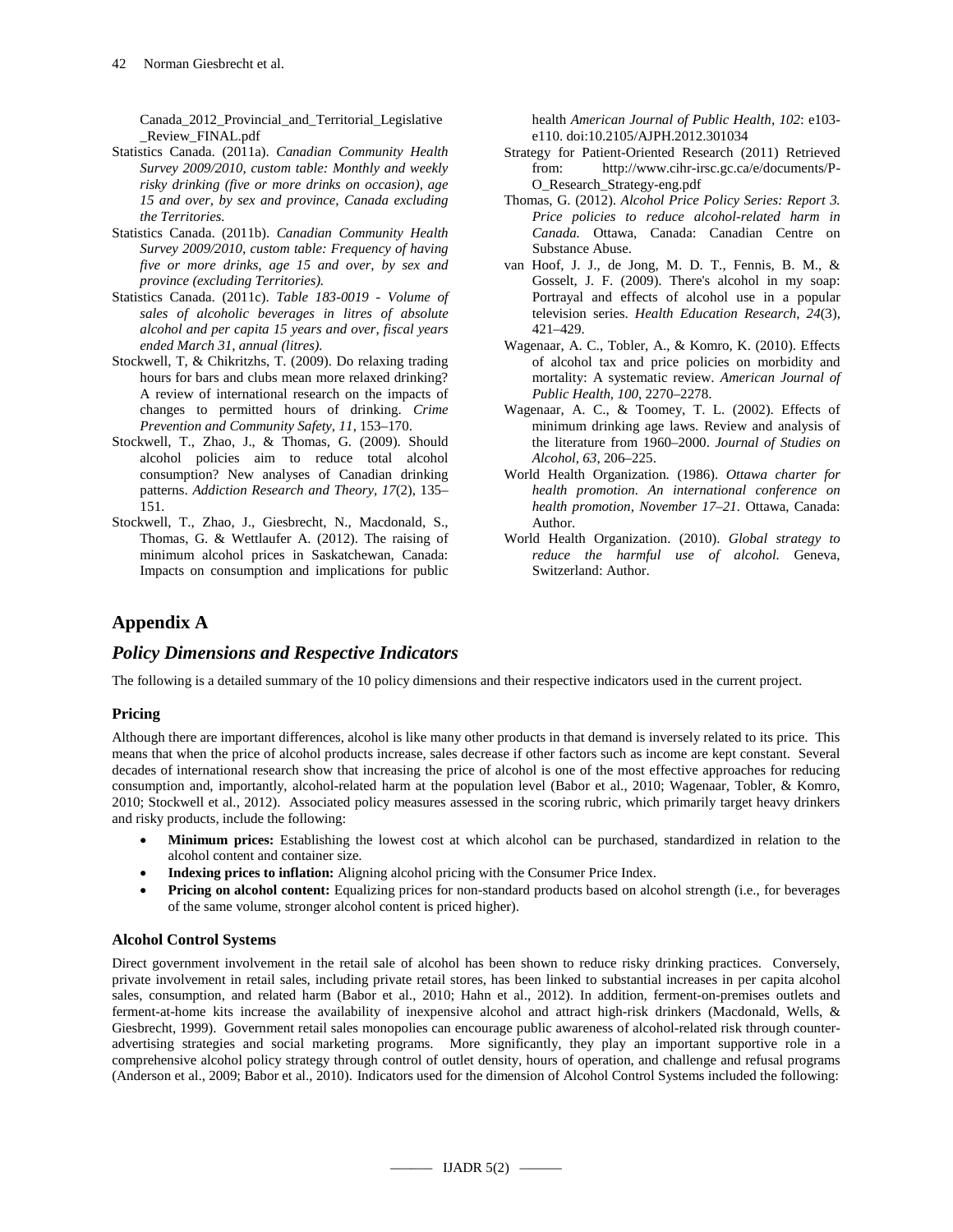- **Type of retail system:** The proportion of government-run outlets to private outlets for the retail sale of alcohol (including agency stores and ferment-on-premises options), with higher scores assigned to government-run systems.
- **Alcohol sales beyond on- and off-premises retail outlets:** The extent to which restrictions or prohibitions are placed on alcohol sales through delivery services, online shopping, ferment-on-premises outlets, and ferment-at-home kits.
- **Emphasis on social responsibility:** The proportion of per capita spending dedicated to advertising alcohol versus social responsibility initiatives.
- **Ministry responsible for oversight:** Assessing the ministry to which each jurisdiction reports with respect to the sale and control of alcohol and the extent to which it includes a public health and safety perspective that recognizes alcohol as a potential health risk.

# **Physical Availability**

The physical availability of alcohol is reflected in the number of outlets, licensed establishments, and points of sale as a density rate by the population of the province and the hours and days of operation. Increases in availability have been shown to be associated with increases in weekly and per-occasion consumption, as well as drinking in high-risk contexts (e.g., before driving) (Babor et al., 2010; Livingston, 2012; Popova, Giesbrecht, Bekmuradov, & Patra, 2009; Stockwell & Chikritzhs, 2009). The following indicators for the dimension of Physical Availability were used:

- **Regulations for outlet density**: The extent to which outlet density is fixed in relation to the population base, whether there are regulations that provide the authority to determine the location or number of outlets in a given area to avoid a concentration of outlets (e.g., entertainment districts), and whether regulations allow for citizen input on new licenses and outlets.
- **Actual density**: The measured number of on- and off-premises outlets per 10,000 persons aged 15 and over.
- **Hours of operation**: Measured against the standard of nine hours per day for off-premises outlets, with no earlymorning or late-night sales, and of 14 hours per day for on-premises outlets between 11:00 a.m. and 1:00 a.m., with no early-morning or late-night sales.

# **Drinking and Driving**

Impaired driving is a leading cause of alcohol-related death and injury worldwide (Lim et al., 2012). Significant impairment and increased collision risk are evident at a blood alcohol concentration (BAC) of .05% or higher. Establishing a legal *per se* limit at or below this level diminishes the likelihood of collisions, injuries, and fatalities (Mann, 2002). The risk of collision is considerably increased for young and new drivers. Graduated License Programs (GLP) which reduce BAC thresholds or prohibit alcohol in the bloodstream are effective responses (Paglia-Boak, Adlaf, & Mann, 2011). Drivers with previous impaired driving offenses present a substantially greater risk for recidivism, collision, and alcohol-related harm (Peck, Arstein-Kerslake, & Helander, 1994). These risks can be reduced through remedial programs, either alone or combined with significant sanctions, such as vehicle impoundment or interlock programs (Elder, Voas, & Beirness, 2011; Health Canada, 2007). Several indicators for the dimension of Drinking and Driving were used:

- Licensing: The adoption of a comprehensive, three-year GLP with police enforcement powers for young or new drivers, with .00% BAC limits for drivers under 21 years of age and with fewer than five years driving experience.
- **Licensing suspension and revocations:** The implementation of significant sanctions to effectively deter impaired driving and repeat offenses. Exceeding a BAC of.05% should be met with a minimum seven-day recorded license suspension and \$150–\$300 reinstatement fee, as well as vehicle impoundment and remedial program participation.
- **Vehicle and remedial programs:** The extent to which federal (i.e., Criminal Code) impaired driving offenders are subject to comprehensive sanctions, including both restrictive components (e.g., ignition interlocks and vehicle forfeiture) and rehabilitative components (e.g., remedial programs). Repeat offenders should face augmented license suspensions, vehicle impoundment, or forfeiture and extended ignition interlock penalties.

# **Marketing and Advertising**

Alcohol marketing and advertising is associated with enhanced perceptions of the benefits of drinking and minimized perceptions of potential harm (British Medical Association Board of Science, 2009; van Hoof, de Jong, Fennis, & Gosselt, 2009). These effects are particularly powerful among youth and young adults, where greater exposure to marketing and advertising is linked in diverse contexts to increased alcohol consumption and earlier initiation to alcohol use (Koordeman, Anschutz, & Engels, 2012; Gordon, Harris, Marie-Mackintosh, & Moodie, 2011). Indicators for the dimension of Marketing and Advertising used in this project include the following:

- **Comprehensiveness of regulations:** The extent to which restrictions on alcohol marketing extend beyond federal guidelines in relation to content and whether they included restrictions on placement, number, and the promotion of price.
- **Enforcement of regulations:** The presence of specific authority to ensure compliance with regulations for alcohol marketing and advertising. Violations should be addressed by a formal complaint system and met with strict and substantial penalties.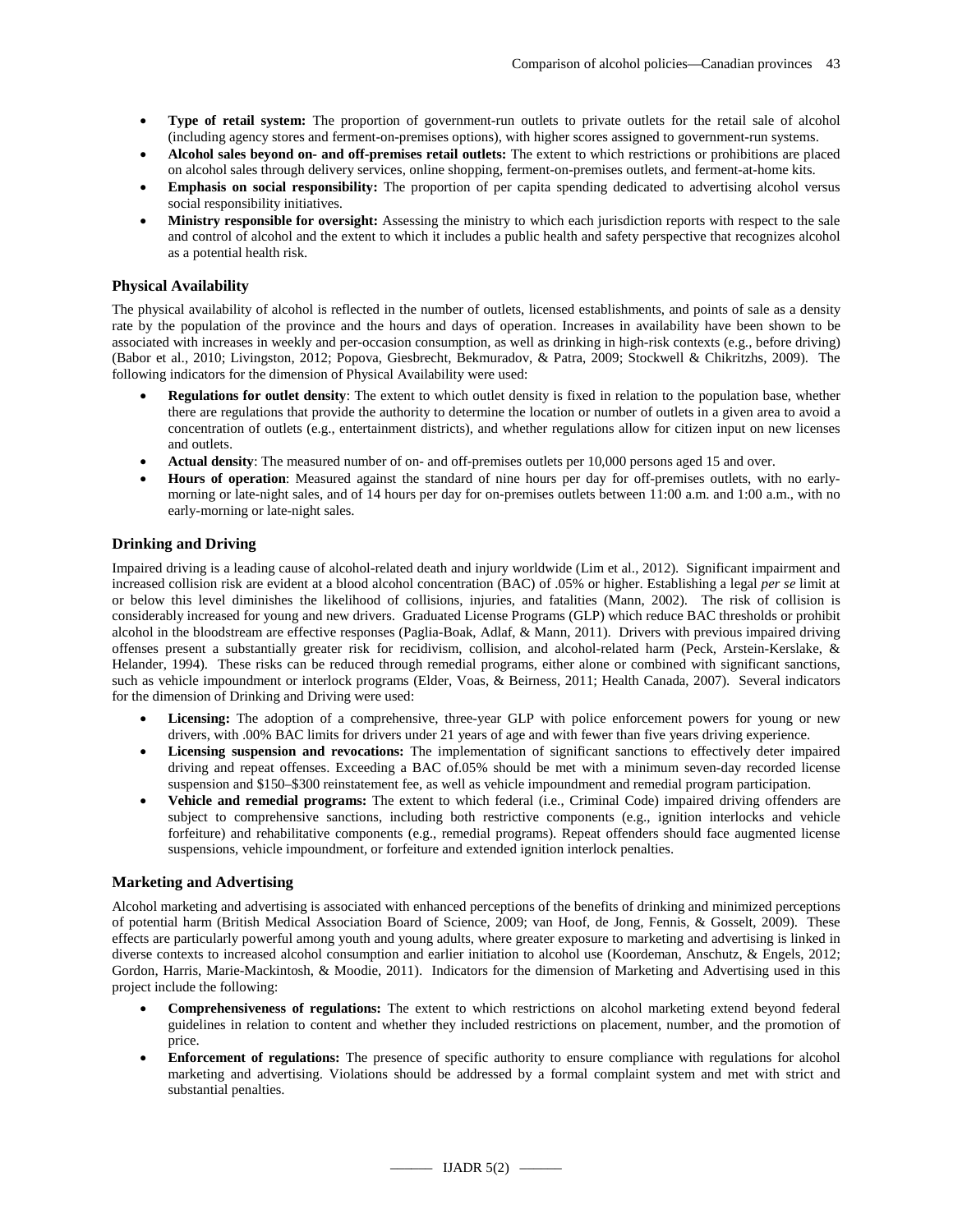- **Focus of the liquor board's website:** The extent to which the provincial liquor boards' website home pages place emphasis on social responsibility initiatives compared to product promotion.
- **Sponsorship:** The extent to which policies restrict the public display of alcohol manufacturer names and logos.

# **Legal Drinking Age**

A minimum age of 21 for the legal purchase and consumption of alcohol significantly decreases alcohol-related problems among youth and young adults, as demonstrated in the United States (Babor et al., 2010). This strategy is most beneficial when implemented consistently across jurisdictions (Wagenaar & Toomey, 2002). Further, perceptions among those under 21 that enforcement is strict and that the community stands against underage drinking tend to depress the extent of their drinking (Lipperman, Grube, & Paschall, 2010). Indicators for the dimension of Legal Drinking Age used in this project include the following:

- **Level of legal drinking age and supporting legislation:** The minimum legal drinking age of the province and the passage of legislation prohibiting the purchase of alcohol by and sale or service of alcohol to individuals below the minimum legal drinking age, with 21 years being the ideal.
- **Enforcement of the legal drinking age in on- and off-premises outlets:** The implementation of law enforcement initiatives in support of legal drinking age regulation (including mystery shopper and liquor inspection programs).

# **Screening, Brief Intervention, and Referral**

The availability of screening, brief intervention, and referral (SBIR) initiatives are remarkably effective for those exhibiting early-stage alcohol dependence (Kaner et al., 2009). The integration of SBIR into primary and secondary health care settings has demonstrated considerable public health benefit, including a 22% net reduction in consumption among hazardous drinkers (Chisholm, Rehm, Van Ommeren, & Monteiro, 2004) and subsequent reductions in health care utilization and costs. Indicators for Screening, Brief Intervention, and Referral include the following:

- **The inclusion of SBIR in a provincial strategy or action plan:** The adoption of a provincial plan for SBIR that targets at-risk groups and especially the general population.
- **Practice guidelines and/or position paper:** SBIR identified as normal or best practice in a position or guideline paper authored by credible provincial associations.
- **Fee for service codes:** The extent to which physicians receive reimbursement from the provincial government for services related to SBIR**.**

# **Server and Management Training, Challenge, and Refusal Programs**

Mandatory training for servers and management in licensed premises, along with challenge and refusal programs for off-premises sales, improve compliance with alcohol legislation and regulations. Rigorous implementation of these programs has a positive effect on the incidence of intoxication and impaired driving among patrons of licensed premises and on service to those under the minimum legal drinking age (Babor et al., 2010). Impact for on-premises programs is greatest when intensive training is provided and is supplemented by strict enforcement of related liquor laws and regulations (Stockwell, 2006). Similarly, the impact of challenge and refusal programs is expected to be greater when acknowledged by provincial alcohol management authorities and supplemented with mandatory documentation and ongoing evaluation.

Indicators for Server and Management Training (on-premises) include the following:

- **Server and management training program policy status:** The existence of legislation or regulation requiring mandatory training programs, including refusal of service to intoxicated patrons, for all management and staff of licensed events and venues.
- **Quality of the server and management training program:** The extent to which venues employ a comprehensive, upto-date, and evidence-based server intervention program.
- **Program enforcement:** The extent to which the effectiveness of intervention programs is monitored.

Indicators for Challenge and Refusal Programs (off-premises) include the following:

- **Challenge and refusal program policy status:** The existence of challenge and refusal programs, including refusal of service to underage and intoxicated people.
- **Quality of the challenge and refusal program:** The extent to which outlets employ comprehensive, up-to-date, and evidence-based challenge criteria and training practices.
- **Program enforcement:** The extent to which the effectiveness of challenge and refusal programs are monitored and enforced.